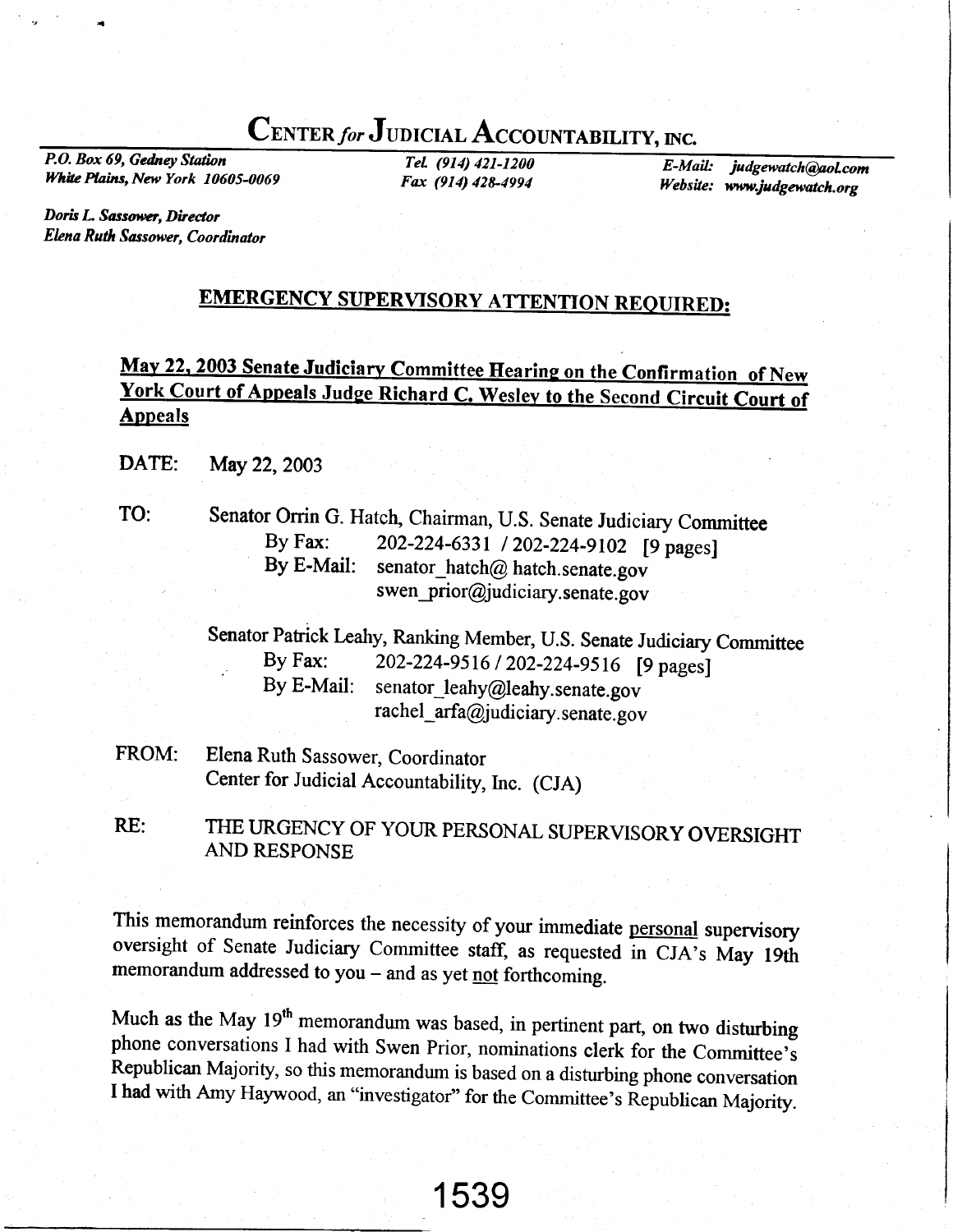Such conversation was initiated by Ms. Haywood's phone call to me, at approximately  $2:05$  p.m. on May  $19<sup>th</sup>$  -- within two-and-a-half hours of my fax and e-mail transmittal of CJA's memorandum. Ms. Haywood did NOT indicate that Chairman Hatch had authorized her call. Indeed, from her initial reference to Mr. Prior, my impression was that she was actually calling at his instance. I became even more convinced of this by the end of our 15-minute conversation when Ms. Haywood refused to respond to my direct question as to whether Chairman Hatch agreed with what she represented was Committee counsel's opinion of CJA's March 26,2003 statement. As you know, this statement particularizes documentary evidence establishing the unfitness of Judge Richard Wesley and P. Kevin Castel, arising from their lack of integrity. The statement, as well as the documentary evidence substantiating it, were hand-delivered to the Committee on May  $5<sup>th</sup>$ , under a May  $5<sup>th</sup>$  memorandum addressed to each of you.

I believe the intended purpose of Ms. Haywood's May 19<sup>th</sup> call was simply to respond to item 1 of the May 19<sup>th</sup> memorandum's RE: clause,

"CJA's request to testify in opposition at the May 22, 2003 hearing on Judge Wesley's confirmation".

Consistent with what Mr. Prior had revealed to me back in March, Ms. Haywood was to tell me that the Committee does not allow citizens to testify at its hearings to confirm nominees to the lower federal courts - and that CJA would not be permitted to testify at the May 22<sup>nd</sup> hearing in opposition to Judge Wesley's confirmation. However, before she could convey this and because I believed she was calling as an "investigator, discharging some supervisory function in response to CJA's just-sent May 19<sup>th</sup> memorandwn,I waylaid her with questions. Among these, whether she had read CJA's March 26, 2003 statement.

Ms. Haywood admitted she had NOT read it. She claimed, however, to have a memo about the March 23, 2003 statement from Committee counsel who had reviewed it, whose names<sup>1</sup> she would not reveal. From what she told me about this memo, it would seem that such reviewing counsel did not bother to verify the truth and accuracy of the statement's recitation of official and professional misconduct by Judge Wesley and Mr. Castel - inasmuch as it was counsel's opinion that this recitation, EVEN IF TRUE, did not rise to a level that would disqualify either nominee.

1540

Although I am assuming the plural, I have no knowledge of how many counsel reviewed the March 26,2003 statement.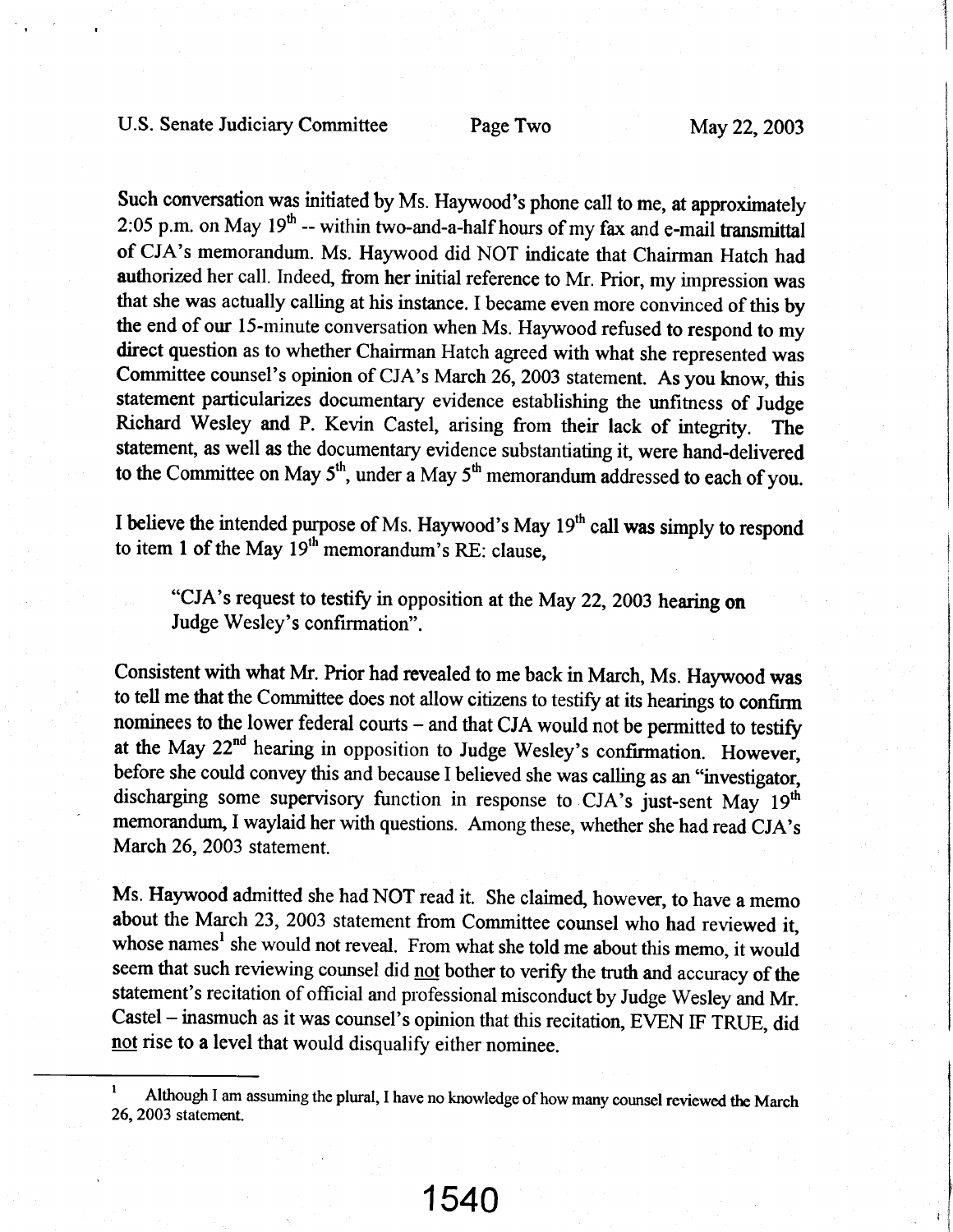NO COMPETENT, LINCONFLICTED COUNSEL could ever possibly have such opinion. And to be sure I understood correctly what Ms. Haywood was saying, I repeated several times - each time with incredulity - her representation to me that counsel's opinion, as reflected by the memo, was that the recitation in CJA's March 26, 2003 statement, EVEN IF TRUE, did not rise to a level disqualifying either nominee.

So unbelievable - and frightening was this -- that I ultimately asked Ms. Haywood whether Chairman Hatch shared this opinion based upon his own personal review of CJA's March 26,2003 statement. It was a question Ms. Haywood would not answer. Rather, she abruptly terminated the phone conversation as I asked that Chairman Hatch respond, in writing, to CJA's May  $19<sup>th</sup>$  memorandum, including by acknowledging his personal review of the March 26,2003 statement.

Before that, however, I requested a copy of the memo which Ms. Haywood purported to have. I also requested that it be provided to Committee members, as well as made part of the record of the Committee's proceedings -- CJA's March 26, 2003 statement being part of the record, as requested by our May 19<sup>th</sup> memorandum. I believe this memo to be a very short document  $-$  as it apparently made NO FINDINGS as to the specifics of CJA's March 26, 2003 statement. I believe this because Ms. Haywood asked me what I meant by FINDINGS. Clearly, Ms. Haywood, a lawyer, as well as "investigator", is presumed to know what findings are  $-$  and certainly, CJA's May 19<sup>th</sup> memorandum - which she purported to have read -- repeatedly discusses FINDINGS as an essential concomitant to any "appropriate review" of CJA's March 26, 2003 statement. Indeed, CJA's May  $19<sup>th</sup>$  memorandum (p. 6) gives examples of some of the "minimum", readily-verifiable FINDINGS that any competent counsel would have had to have made.

I must note that Ms. Haywood did not answer my question as to "what quantum of misconduct" Committee counsel deemed sufficient to disqualify<sup>2</sup> -- if not the official

<sup>&</sup>lt;sup>2</sup> It would appear that the Committee has NO "written standards for evaluating the qualifications of **federal** judicial nominees" – as such was requested by CJA's March 14, 2003 letter to Mr. Prior (Exhibit  $\frac{12}{10}$ "A", p. 2), with no response thereto. CJA's March 26, 2003 statement (p. 14) expressly stated "there is NO reason why there should be a different standard in confirming judges than in disciplining them." – and quoted the legal standard for judicial removal, in the record before Judge Wesley, when he knowingly and deliberately committed, his misconduct in my important public interest lawsuit against the New York State Commission on Judicial Conduct – then adhering to it on reargument: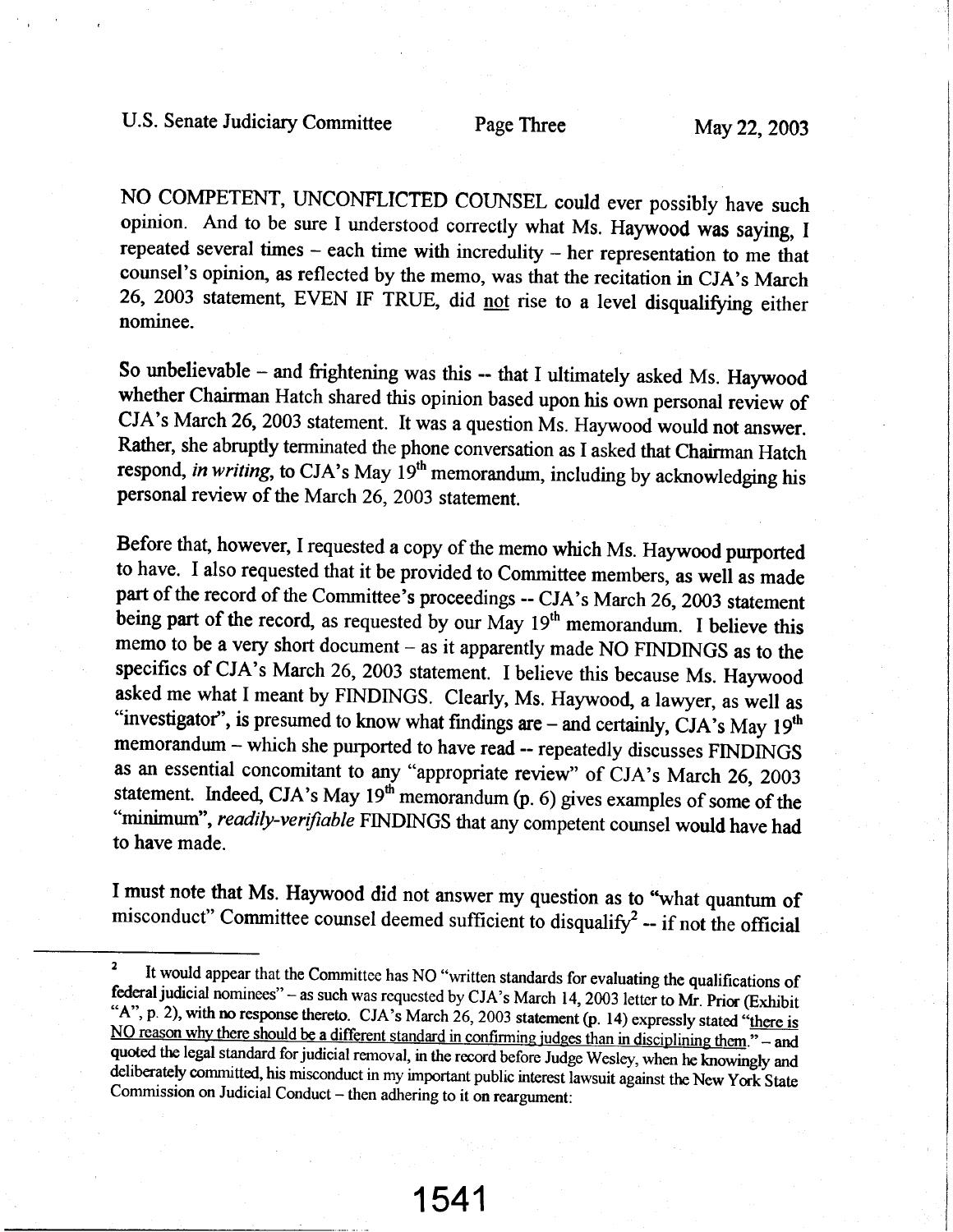U.S. Senate Judiciary Committee Page Four May 22, 2003

and professional misconduct particularized by CJA's March 26, 2003 memorandum.

So disturbing was Ms. Haywood's apparent concession that there had been NO INVESTIGATION of the documentary evidence substantiating CJA's March 26, 2003 statement, that I immediately telephoned Chairman Hatch's Senate office (202-224-5251 at 2:22 p.m.) requesting to speak with his Chief of Staff. I was routed to Susan<sup>3</sup>, who, upon my telling her of the urgent need for Chairman Hatch's supervisory oversight of Senate Judiciary Committee staff, told me she was transferring my call to Alex Dahl. Upon getting Mr. Dahl's voice recording, I left a message requesting to speak with him upon his review of CJA's May 19<sup>th</sup> memorandum, faxed and e-mailed for Chairman Hatch *via* the Senate Judiciary Committee,

I then telephoned Ranking Member Leahy's Senate office (202-224-4242 at 2:35 p.m.), requesting to speak with Senator Leahy's Chief of Staff -- Luke Albee - about the urgent need for the Senator's supervision of Senate Judiciary Committee staff. Sarah, a staff assistant, took my message. Such was, in fact, my second message for Mr. Albee - the first having been left for him less than an hour earlier, at 1:45, via a different staff assistant, Erica, as to the necessity of the Senator's supervision, based on the facts set forth in CJA's May  $19<sup>th</sup>$  memorandum, e-mailed and faxed<sup>4</sup>.

"A single decision or judicial action, correct or not, which is established to have been based his office, will justify a removal ...", italics added by the Appellate Division, First Department on improper motives and not upon a desire to do justice or to properly perform the duties of in Matter of Capshaw, 258 A.D. 470, 485 (l<sup>\*</sup> Dept 1940), quoting from Matter of Droege, 129 A.D. 866 (l<sup>\*</sup> Dept. 1909)."

"A judicial officer may not be removed for merely making an erroneous decision or ruling, but he may be removed for *willfully* making a wrong decision or an erroneous ruling, or for a reckless exercise of his judicial fu manifesting friendship or favoritism toward one party or his attorney to the prejudice of another..." (at 568, emphasis in original). "Favoritism in the performance of judicial duties constitutes corruption as disastrous

 $\overline{\mathbf{3}}$ of Staff named Susan Cobb. The Chief of Staff's name is Patricia Knight. In preparing this letter, I yesterday confirmed (May 21<sup> $\star$ </sup>, 4:42 p.m.) that there is an Assistant Chief

<sup>4</sup> In contrast to Chairman Hatch's website, which lists his Senate office fax number, Ranking Member Leahy's website does not. His Senate office was also unwilling to give me a fax number for the May  $19^{th}$  memorandum –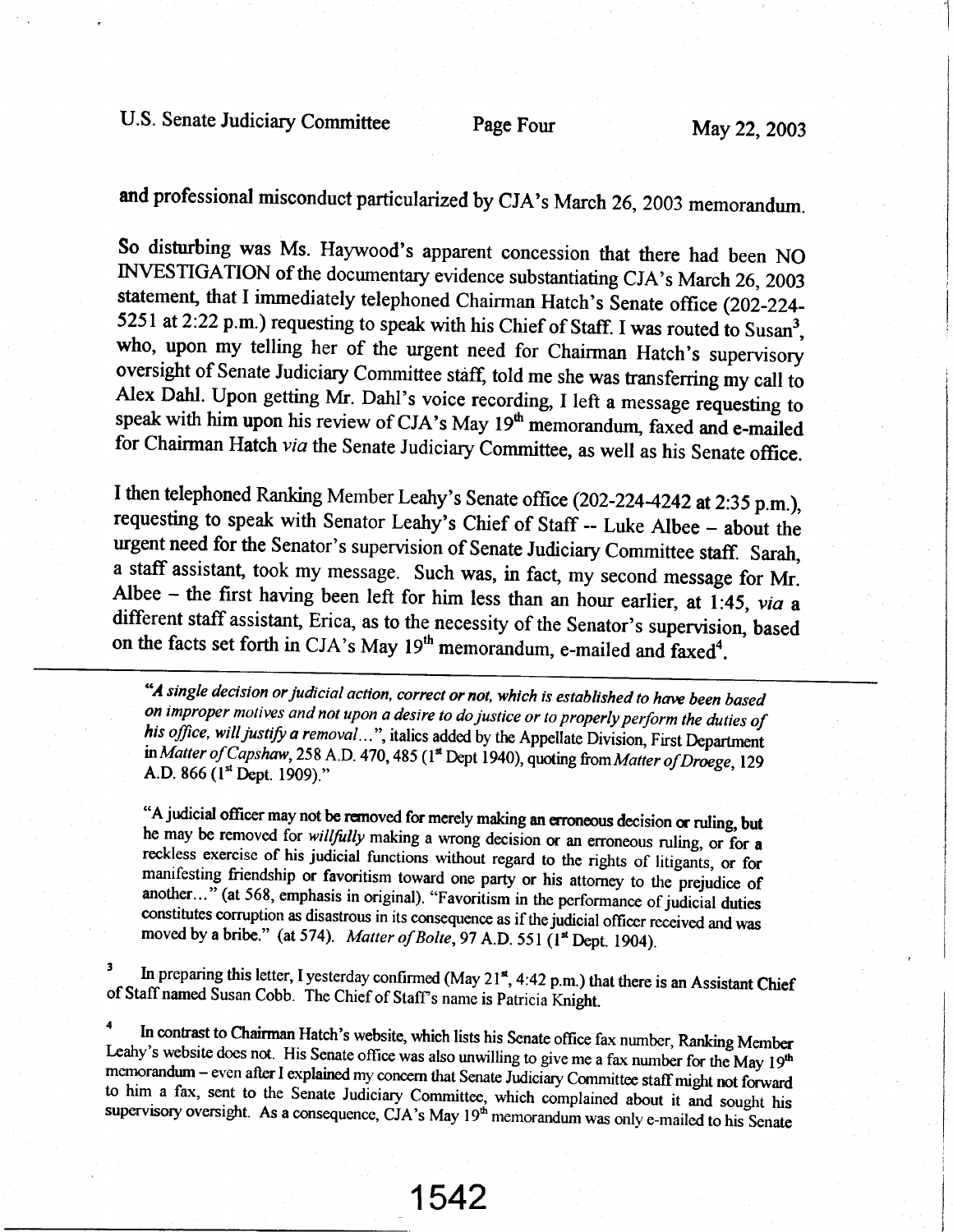Immediately thereafter, I called the Republican Majority side of the Senate Judiciary<br>Committee (202-224-5225 at 2:40 p.m.), with a request to speak with its Chief of Staff.<br>My call was originally picked up by Steve, follo

Somewhere between about 3:05 -3:30 p.m., Mr. Dahl left a voice mail for me, stating<br>that he was responding to mine and that he had NOT seen CJA's May  $19^{th}$ <br>memorandum. He, therefore, asked that I fax it to him at the fa - or his title in what I believed was Chairman Hatch's Senate office. I thereupon telephoned Senator Hatch's Senate office (3:35 p.m.) to ask for Mr. Dahl's title. The person with whom I spoke, however, did not know Mr. Da could not locate it. I then was told that I would be put through to the Senate Judiciary Committee. This, I strenuously resisted – until being told that actually Mr. Dahl works from the Senate Judiciary Committee. My cover

"RE: The Necessity of Supervisory Oversight over the Senate Judiciary Committee by Chairman Hatch Personally

Thank you for your voice mail message -- returning my call, forwarded<br>to you by Chairman Hatch's Senate office (202-224-5251). As to you by Channian Fratch s Senate office (202-224-5251). As<br>requested, I am faxing you the correspondence for which Chairman<br>Hatch's <u>personal</u> supervisory oversight is essential – and which you<br>stated you had not seen. F

1543

office.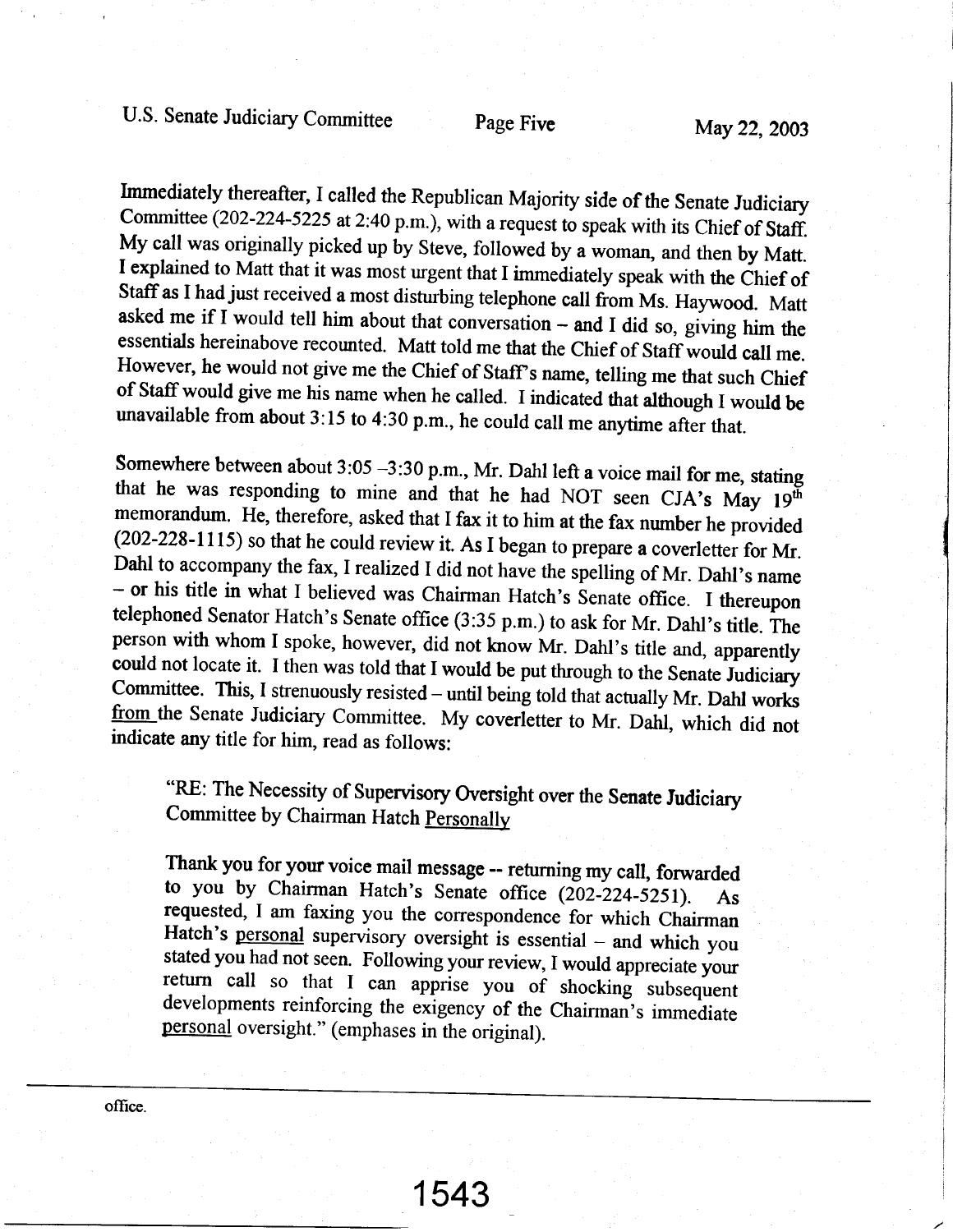#### U.S. Senate Judiciary Committee Page Six May 22, 2003

That done, I telephoned the Democratic Minority side of the Senate Judiciary Committee (4:30 p.m.), asking to speak with Chief Counsel/Chief of Staff Bruce Cohen. The staff assistant who picked up the call and who identified himself as sitting at the first desk directly opposite the doorway stated that Mr. Cohen was not available. I, therefore, left a message, requesting to speak with him about the need for supervisory oversight, now reinforced by Ms. Haywood's phone call to me. I also took the oppotunity to leave an additional message for nominations counsel Helaine Greenfel4 who had not returned my earlier messages, and to request that nominations clerk Rachel Arfa again be e-mailed on my behalf, as I had received no response from her as to whether she had received the package that was supposed to have been transmitted by Senator Schumer's New York office.

Suffice to say, in these 2-1/2 days since this round of costly, long-distance phone calls to the Republican Majority and Democratic Minority sides of the Senate Judiciary Committee and to the Senate offices of Chairman Hatch and Ranking Member Leahy on a matter whose profound seriousness is IMMEDIATELY discernible from the most cursory review of CJA's March 26, 2003 statement -- I have not heard a "peep" from any supervisory personnel  $-$  or, for that matter, from anyone else associated with the Senate Judiciary Committees and its two head Senators. This includes Mr. Dahl, whose title I have now learned: Senator Hatch's counsel on the Senate Judiciary Committee.

Just as CJA's May  $19<sup>th</sup>$  memorandum requested (p. 8) that it be copied and provided to each and every Senate Committee member so that their participation at the May  $22<sup>nd</sup>$ hearing and subsequent vote could be "properly informed", CJA requests that this memorandum also be copied and provided to each and every Committee member, as likewise the following documents: (1) CJA's May  $19<sup>th</sup>$  memorandum to Home-State Senators Schumer and Clinton; (2) CJA's May  $21<sup>st</sup>$  letter to Senator Schumer; (3) CJA's May 21<sup>st</sup> letter to Senator Clinton; (4) CJA's May 21<sup>st</sup> letter to Chairman Hatch and Ranking Member Leahy; and (5) CJA's May 21<sup>st</sup> letter to Capitol Police. CJA additionally requests that all these be submiffed for printing in the record of the May 22<sup>nd</sup> hearing on Judge Wesley's confirmation.

1544

Thank you, in advance.

Exeng Ru Novem

cc: See next page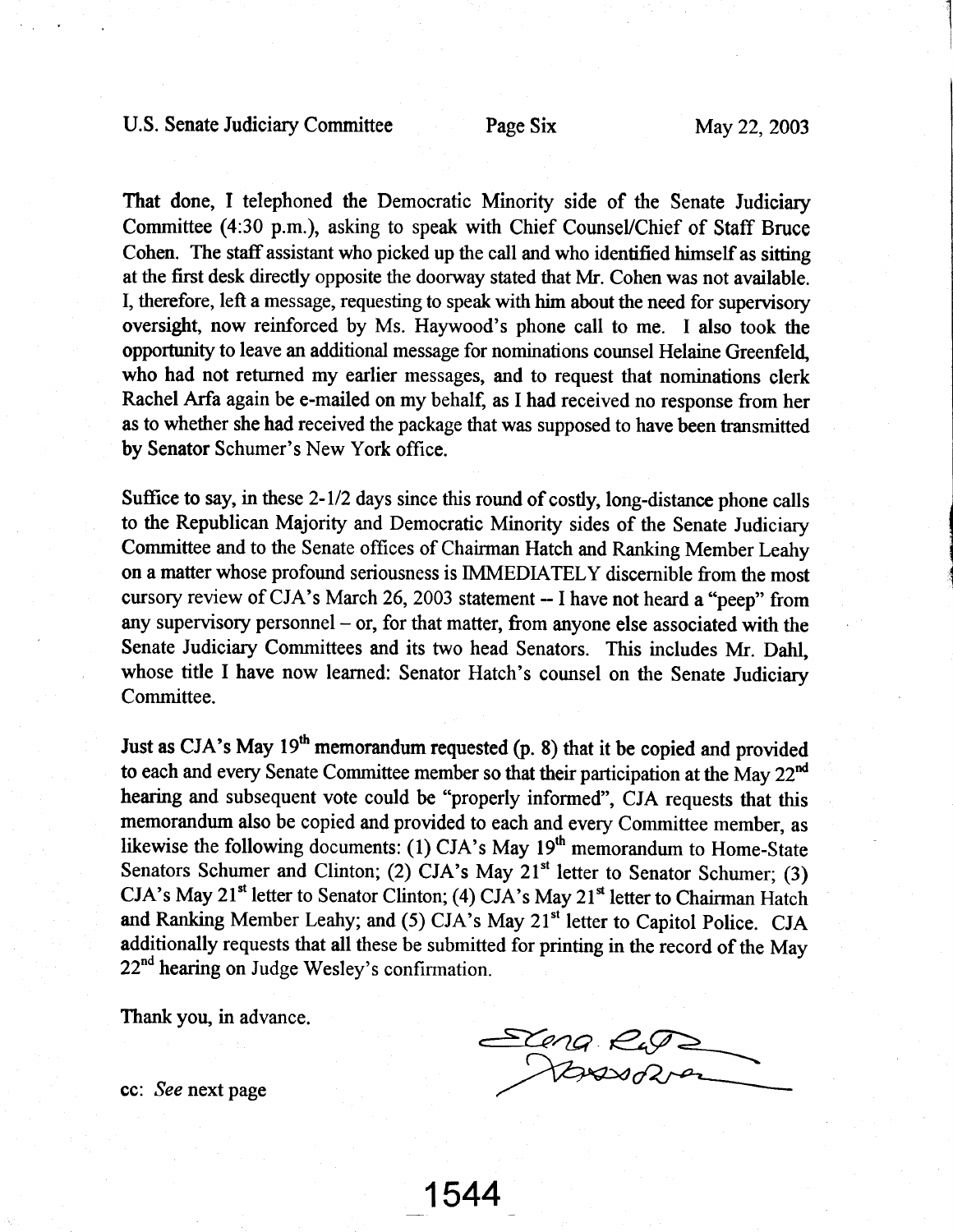# U.S. Senate Judiciary Committee Page Seven May 22, 2003

11.000 PM = 10.000 PM = 10.000 PM = 10.000 PM = 10.000 PM = 10.000 PM = 10.000 PM = 10.000 PM = 10.000 PM = 10

cc: President George W. Bush Senator Charles E. Schumer Senator Hillary Rodham Clinton New York Court of Appeals Judge Richard C. Wesley P. Kevin Castel, Esq. The Press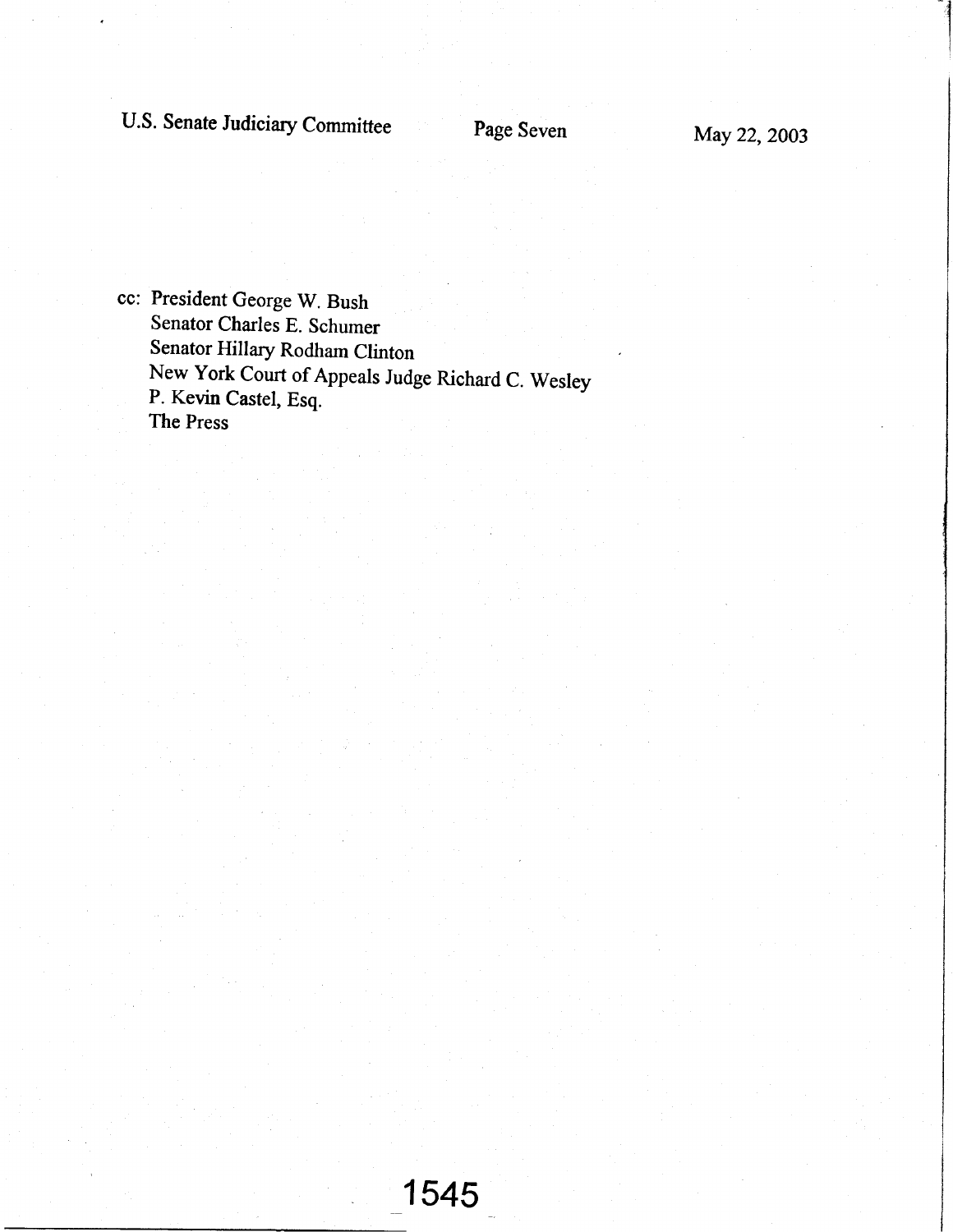**CENTER for JUDICIAL ACCOUNTABILITY, INC.**<br>P.O. Box 69, Gedney Station<br>Fel. (914) 421-1200<br>Fe Mail: inter

White Plains, New York 10605-0069

TeL (914) 421-12M EMuL i,r\*m@a\*r, Fax (914) 42&4994 lYdrfu wwwfit\$Mtotg

Elena Ruth Sassower, Coordinator

# BY FAX: 202-228-1698 (2 pages)<br>& E-MAIL: swen\_prior@judiciary.senate.gov

March 14, 2003

U.S. Senate Judiciary Committee Room 224, Dirksen Senate Office Building Washington, D.C. 20510-6275

ATT: Swen Prior, Nominations Clerk for the Republican Majority

RE: Citizen Opposition to Senate Confirmation of Richard C.<br>Wesley to the Second Circuit Court of Appeals and P. Kevin Castel to the District Court/Southern District of New York

Dear Mr. Prior:

I

This follows up our telephone conversation a short time ago. As discussed, and reiterating my phone conversation on Friday, March  $7^{\text{th}}$  with staff assistant Jacob Johnson, our non-partisan, non-profit citizens' organi

This confirms that you will be sending us copies of the public portions of their completed Committee questionnaires, which you stated the Committee had received from the Justice Department...

 $1546$   $\Rightarrow$  'A"

March 10<sup>th</sup> and Mr. Castel's co You stated that the Committee received Judge Wesley's completed questionnnaire on 0<sup>th</sup> and Mr. Castel's completed questionnaire on March 7<sup>th</sup>.